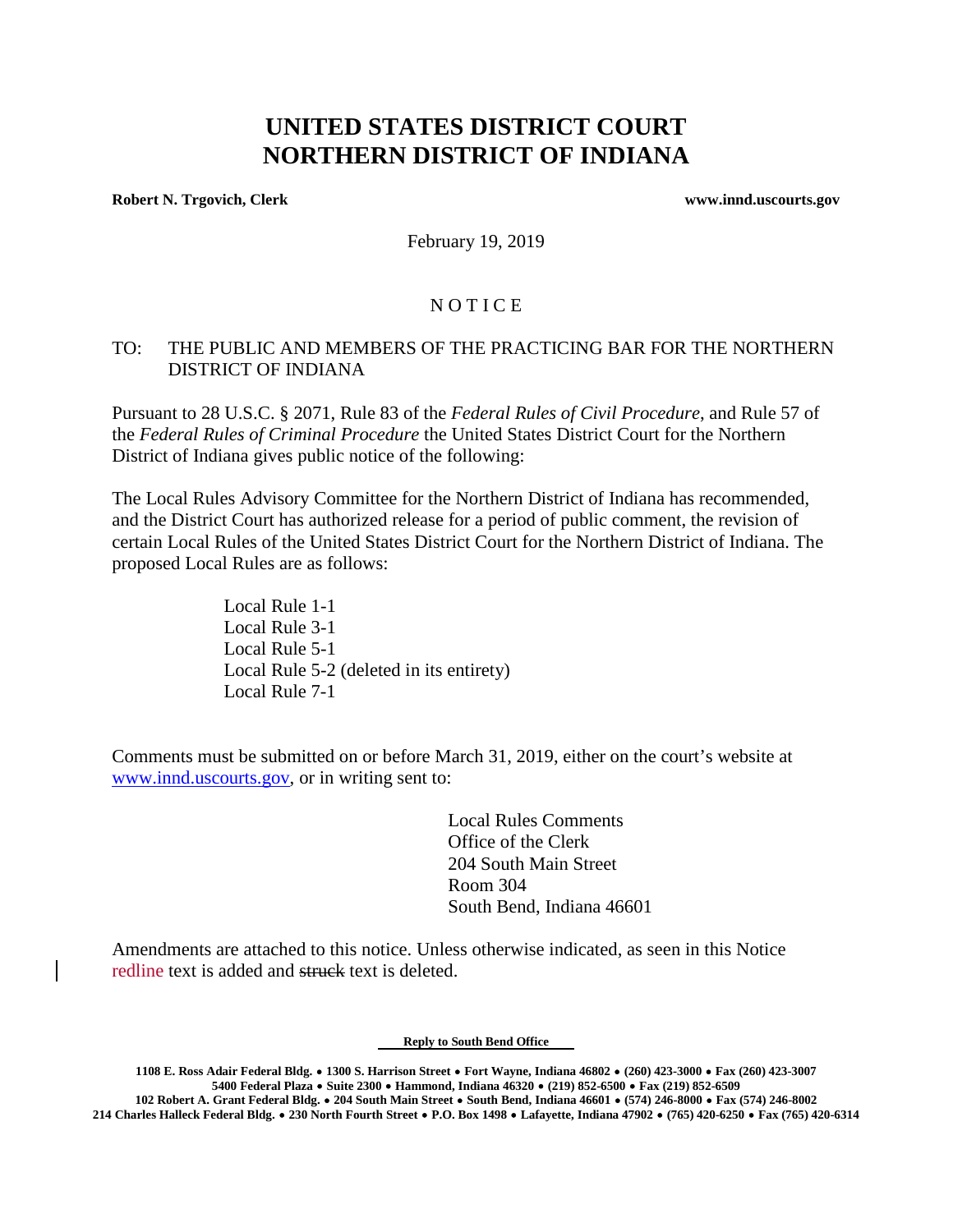#### **N.D. Ind. L.R. 1–1 Citation and Scope of the and Modification of the Civil Rules**

## **(a) Citation.**

- **(1)** *Civil Rules.* The local civil rules of the United States District Court for the Northern District of Indiana may be cited as "N.D. Ind. L.R."
- **(2)** *Criminal Rules.* The local criminal rules of the United States District Court for the Northern District of Indiana may be cited as "N.D. Ind. L. Cr. R."
- **(3)** *Patent Rules.* The local patent rules of the United States District Court for the Northern District of Indiana may be cited as "N.D. Ind. L.P.R."

**(b) Effective Date and Scope of Rules.** These The local civil rules, as amended, take effect on January 19, 2016. They govern all civil and criminal cases on or after that datepending before the district court. They also govern all criminal cases except where they are inconsistent with the local criminal rules. But iln cases pending when the rulesan amendment takes effect, the court may apply the former local civil rules if it finds that applying these rules the amendment would not be feasible or would be unjust.

**(c)(b) Modification or Suspension of Rules.** The court may, on its own motion or at the request of a party, suspend or modify any rule in a particular case in the interest of justice.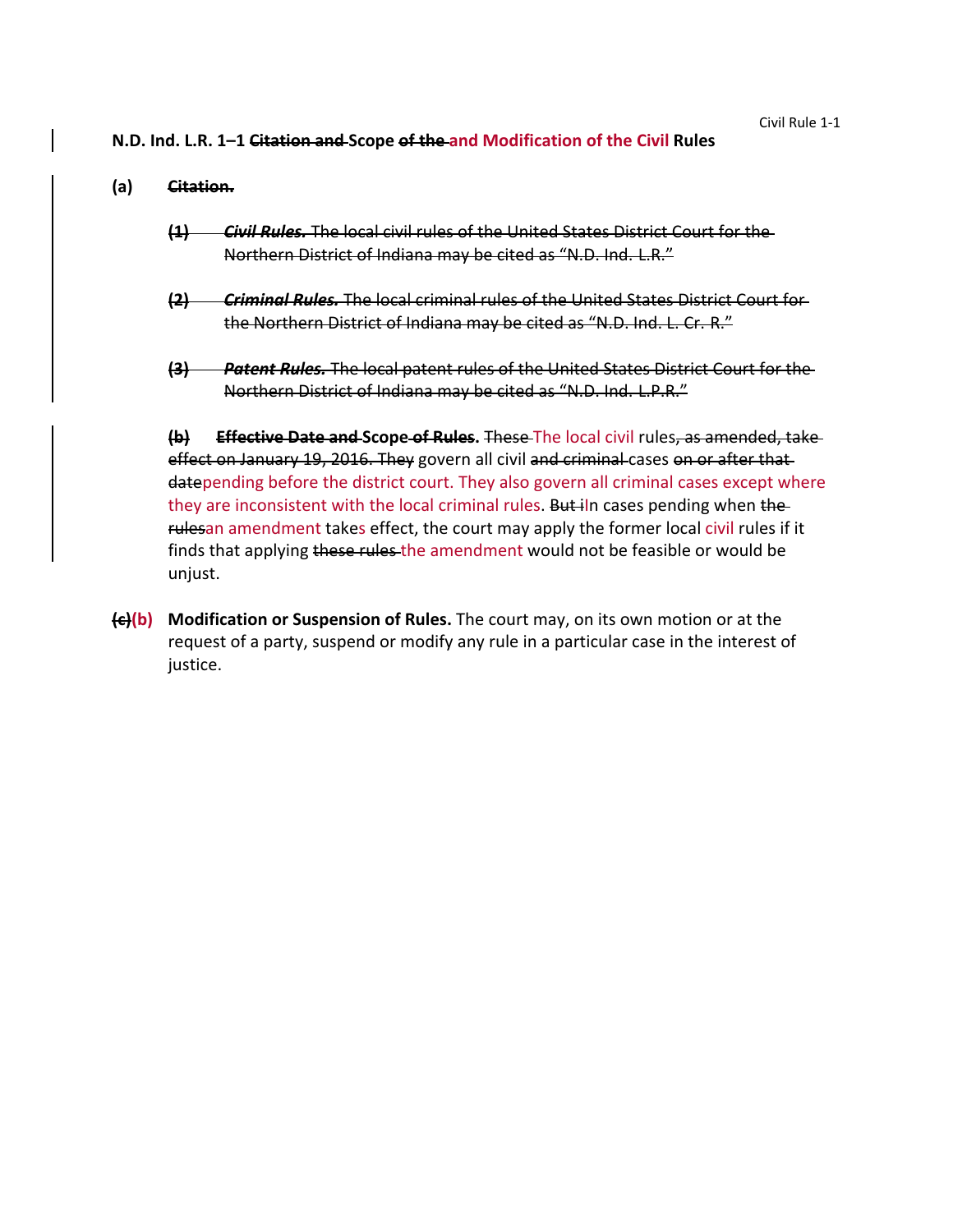## **N.D. Ind. L. Cr. R. 1–1 Scope and Modification of Criminal Rules**

- **(a) Scope.** The local criminal rules govern all criminal cases pending before the district court. In cases pending when an amendment takes effect, the court may apply the former local criminal rules if it finds that applying the amendment would not be feasible or would be unjust.
- **(b) Local Civil Rules.** The local civil rules govern all criminal cases except where they are inconsistent with the local criminal rules.
- **(c) Modification.** The court may, on its own motion or at the request of a party, suspend or modify any local criminal rule in a particular case in the interest of justice.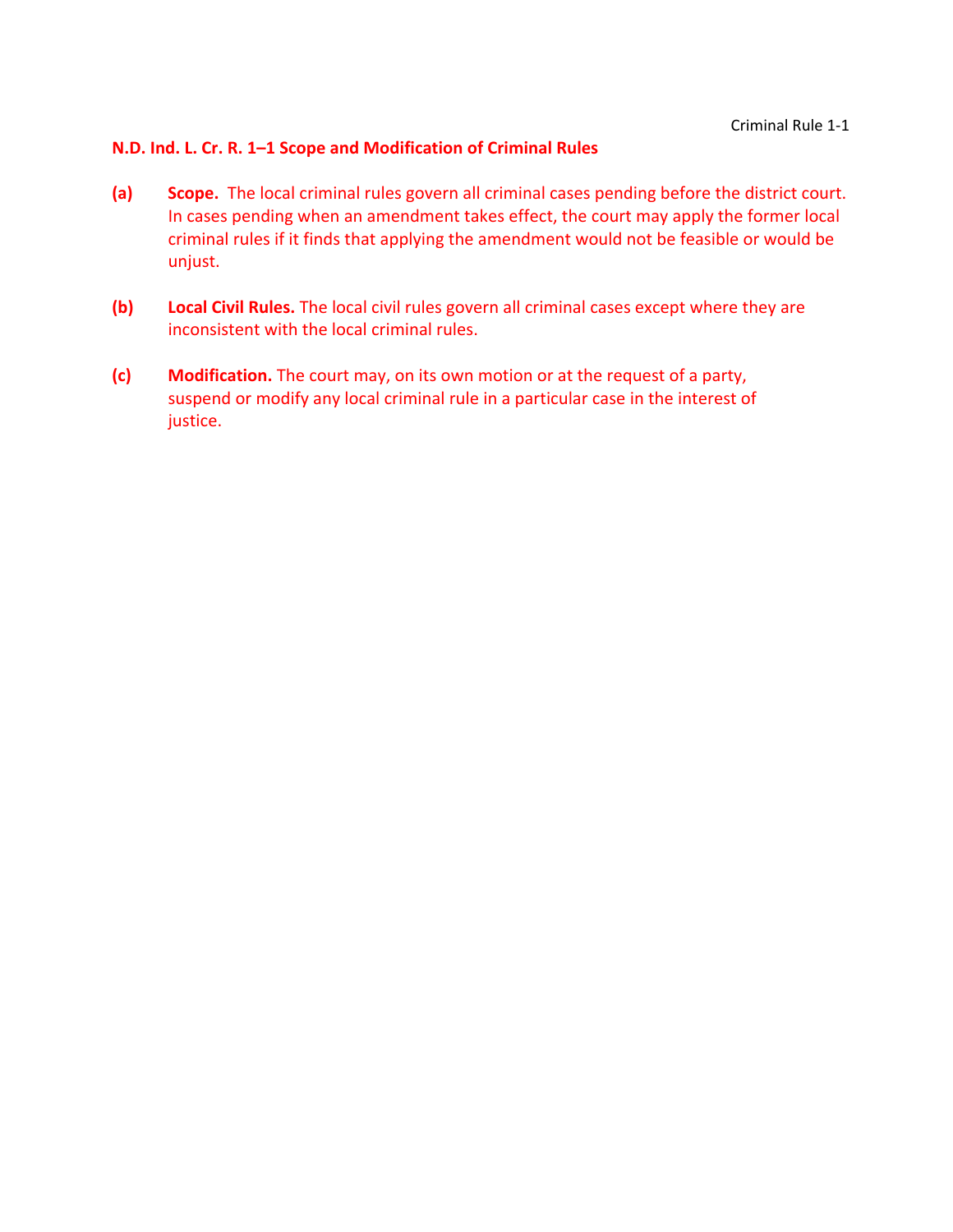## **N.D. Ind. L.P.R. 1–1 Scope of the Patent Rules**

- **(a) Applicability.** These rules govern cases in which jurisdiction is based, in whole or in part, on 28 U.S.C.§ 1338. The court may depart from these rules in exceptional circumstances.
- **(b) Citation.** The patent rules may be cited as "N.D. Ind. L.P.R. **."**
- **(c) Compliance.** Litigants are expected to comply with these rules. They may not circumvent them by, for example, pursuing discovery into infringement and invalidity contentions by seeking discovery responses before completion of the preliminary contentions process outlined in N.D. Ind. L.P.R. 3‐1.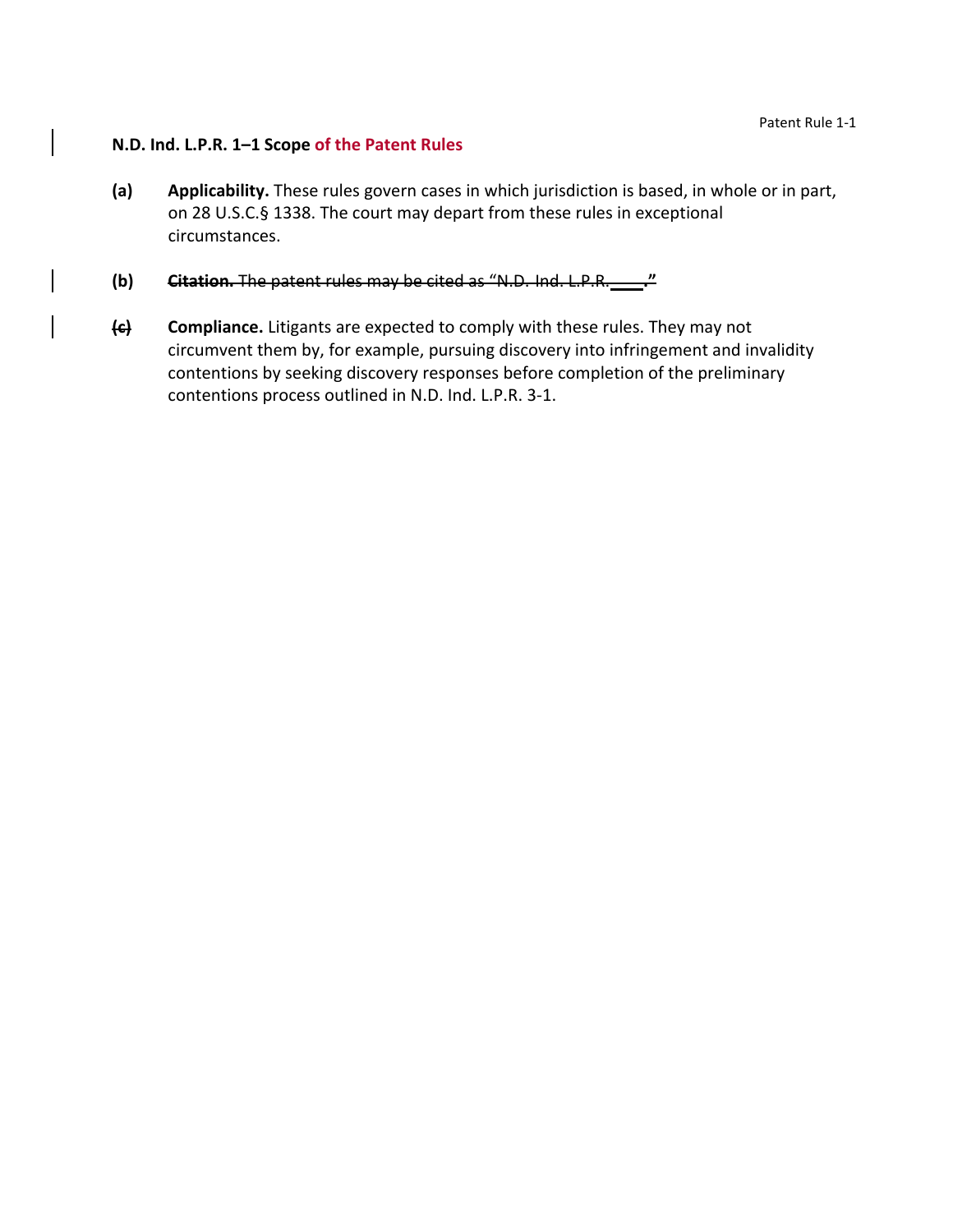#### **N.D. Ind. L.R. 3‐1 Divisional Venue**

- **(a) Proper Venue.** Divisional venue is determined by applying the district venue provisions of 28 U.S.C. §§ 1391‐1413 to the divisions of the Northern District of Indiana as defined in 28 U.S.C. §94(a).
- **(b) Improper Venue.** On its own or the motion of a party, if the court determines a case is filed in a division without proper venue, the court may, pursuant to 28 U.S.C. § 1406:
	- **(1)** dismiss the case; or
	- **(2)** in the interest of justice, transfer the case by issuing an order directing the clerk to reopen the case in a proper division.
- **(c) Waiver**. If a party does not interpose a timely and sufficient objection to divisional venue, the objection is waived.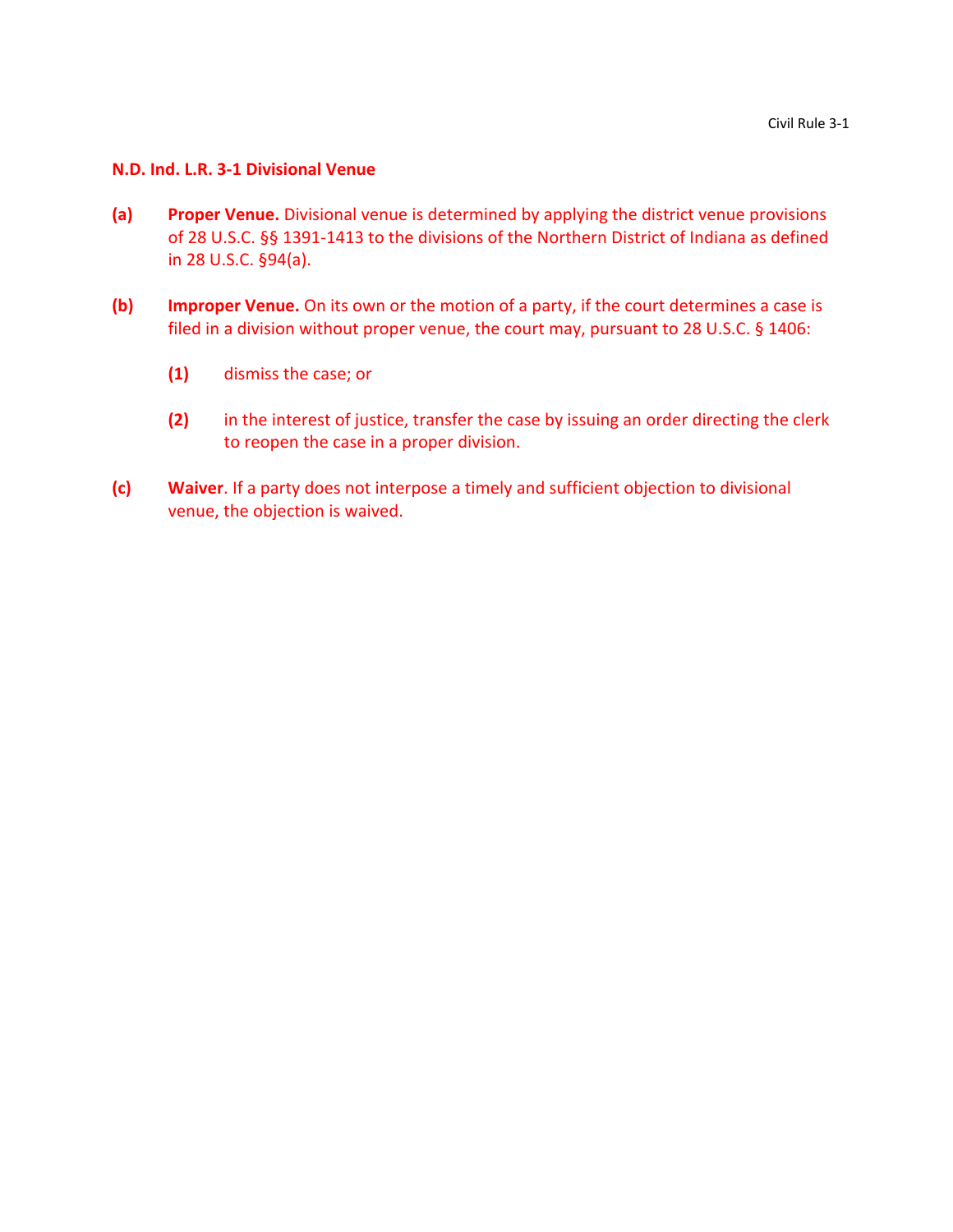# **N.D. Ind. L.R. 5‐1 Electronic Filing Required**

 $\mathsf{I}$ 

Papers must be filed, signed, served, and verified electronically unless excepted by the court's *CM/ECF Civil and Criminal User Manual*.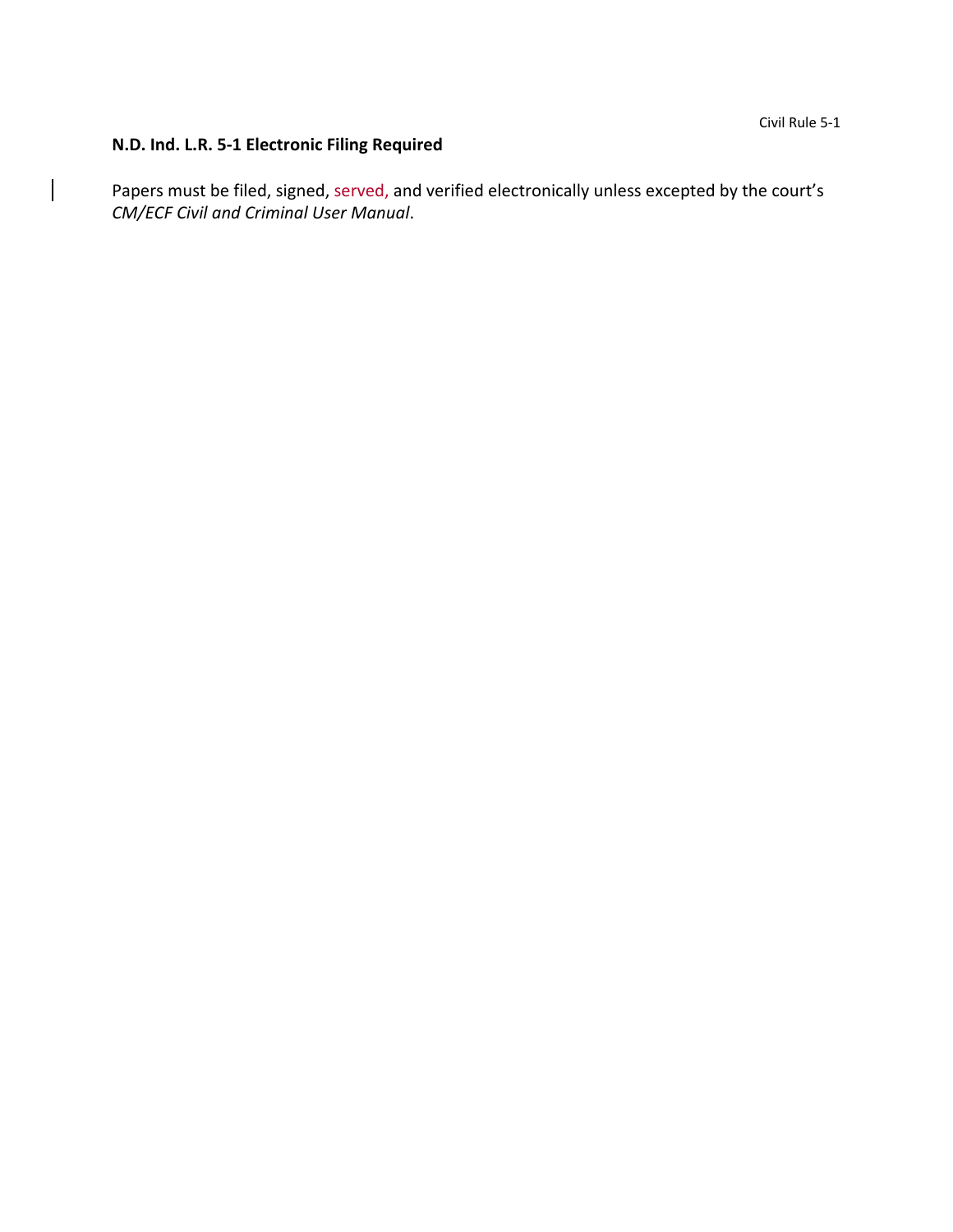#### **N.D. Ind. L.R. 5‐2 Electronic Service**

- **(a) Electronic Service Permitted.** Electronically filed papers may be served electronically if service is consistent with the *CM/ECF User Manual*.
- **(b) When Electronic Service Is Deemed Completed.** A person registered to use the court's electronic filing system is served with an electronically filed paper when a "Notice of Electronic Filing" is transmitted to that person through the court's electronic filingsystem.
- **(c) Serving Non‐Registered Persons.** A person who has not registered to use the court's electronic-filing system but who is entitled to service of a paper must be servedaccording to these rules and the Federal Rules of Civil or Criminal Procedure.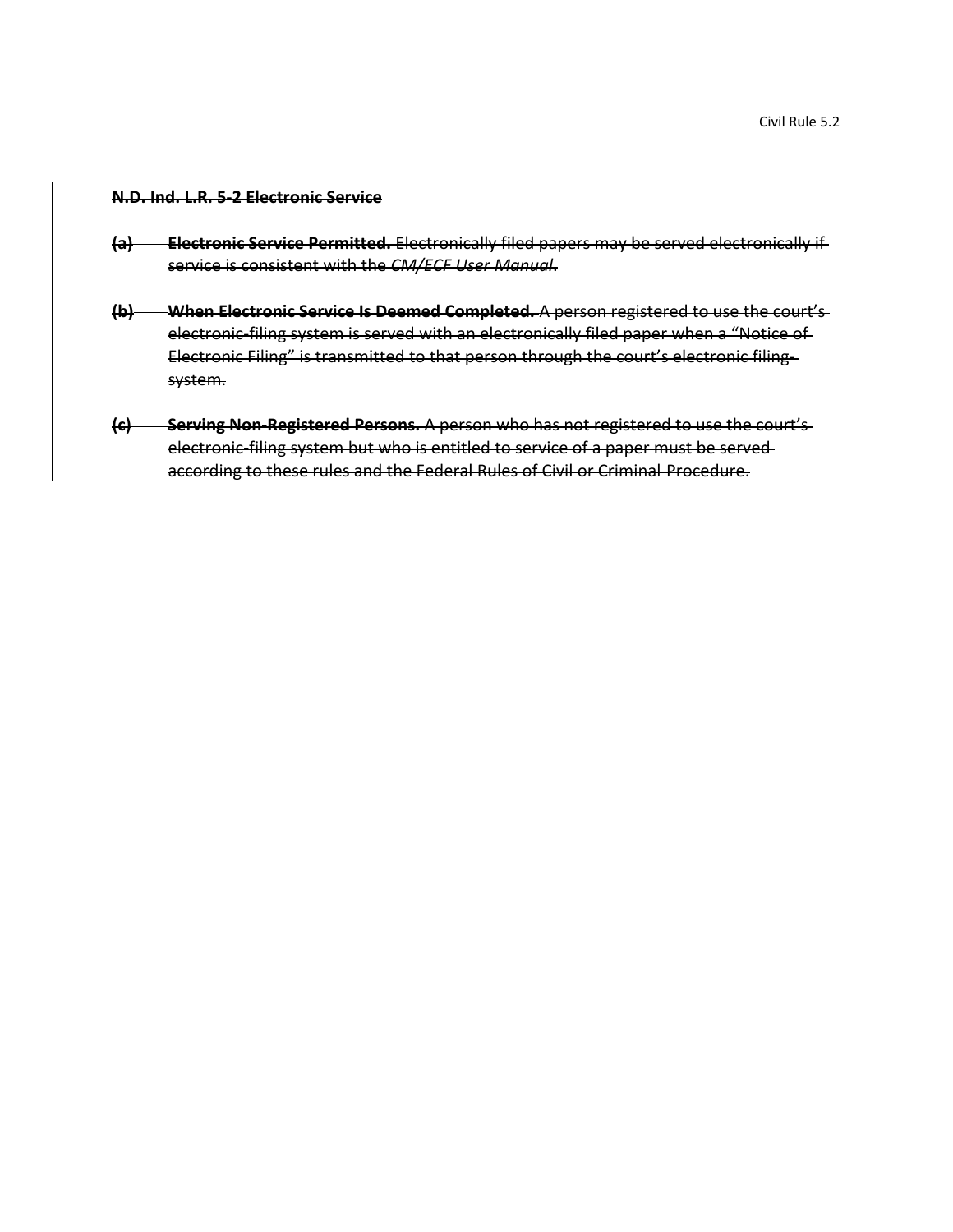#### **N.D. Ind. L.R. 7-1 Motion Practice**

- **(a) Motions Must Be Filed Separately.** Motions must be filed separately, but alternative motions may be filed in a single paper if each is named in the title following the caption.
- **(b) Brief Required for Certain Motions.** Parties must file a supporting brief with any motion under:
	- **(1)** Fed. R. Civ. P. 12;
	- **(2)** Fed. R. Civ. P. 37;
	- **(3)** Fed. R. Civ. P. 56; or
	- **(4)** Fed. R. Civ. P. 65(b).
- **(c) Rule 12 Defenses**. The court will not rule on a defense under Fed. R. Civ. P. 12 until the party who raised it files a motion and brief.
- **(d) Response- and Reply-Brief Deadlines.**
	- **(1)** *Summary-Judgment Motions.* Summary-judgment motions are subject to the deadlines in N.D. Ind. L.R. 56-1(b) and (c).
	- **(2)** Fed. R. Civ. P. 12(b), (e), or (f) Motions. A party must file any response brief to a motion under Fed. R. Civ. P. 12(b), (e), or (f) within 21 days after the motion is served unless that party is entitled to and first files an amended pleading as a matter of course under Fed. R. Civ. P. 15(a)(1).
	- **(2)(3)** *Other Motions.*
		- **(A)** *Responses.* A party must file any response brief to a motion within 14 days after the motion is served.
		- **(B)** *Replies.* The moving party must file any reply brief within seven days after the response brief is served.
	- **(3)(4)** *Extensions.* The court may extend response- and reply-brief deadlines, but only for good cause.
	- **(4)(5)** *Summary Rulings.* The court may rule on a motion summarily if an opposing